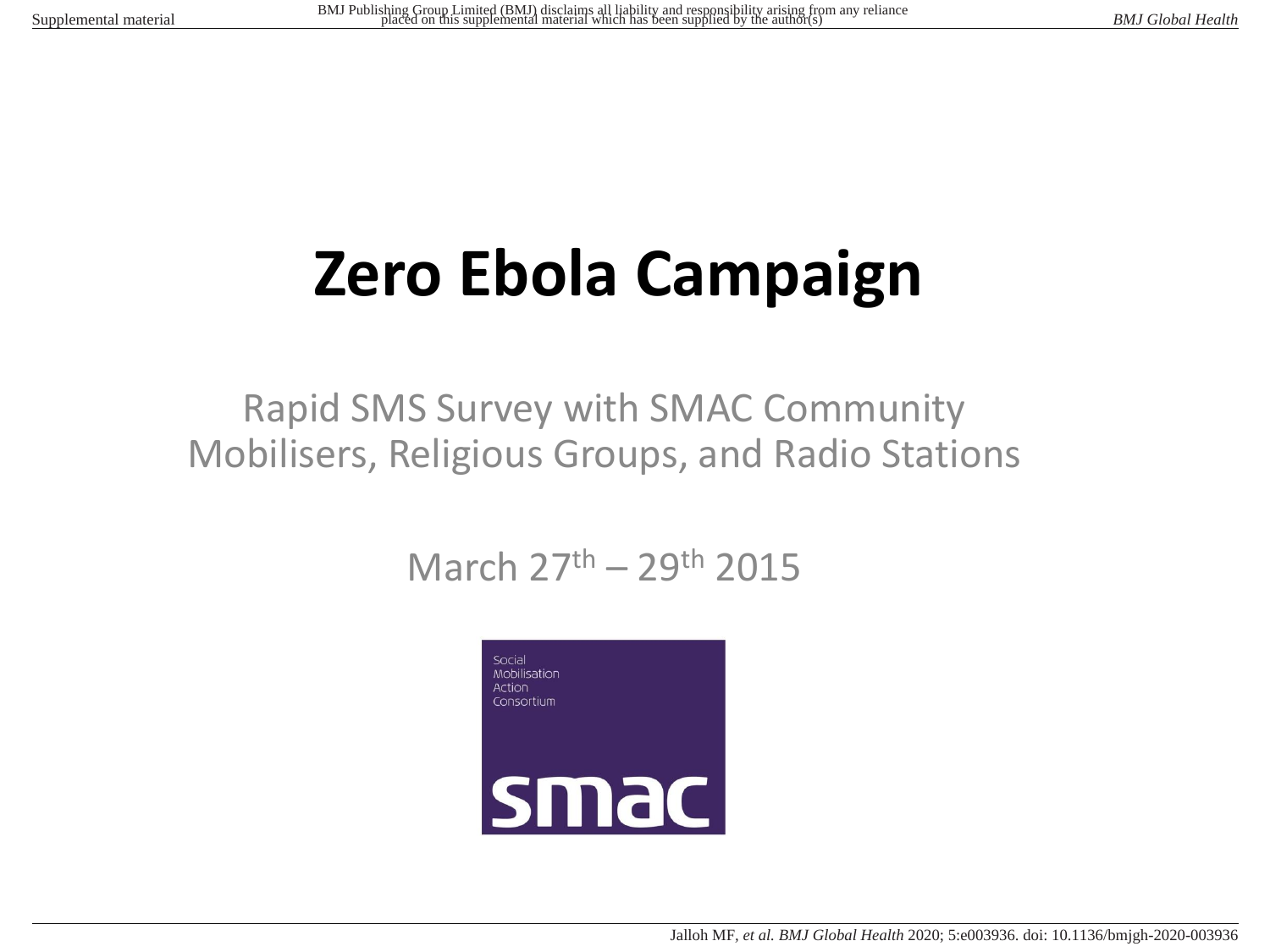## **Background**

- Rapid SMS survey was conducted with SMAC Community Mobilisers, Religious Groups, and Radio Stations during the Zero Ebola Campaign
- Sample size
	- Day1 (n=322); Day2 (n=399); Day3 (n=454)
		- Most respondents are from the high transmission districts; except for SMAC partner radio station managers who are also outside of the high transmission districts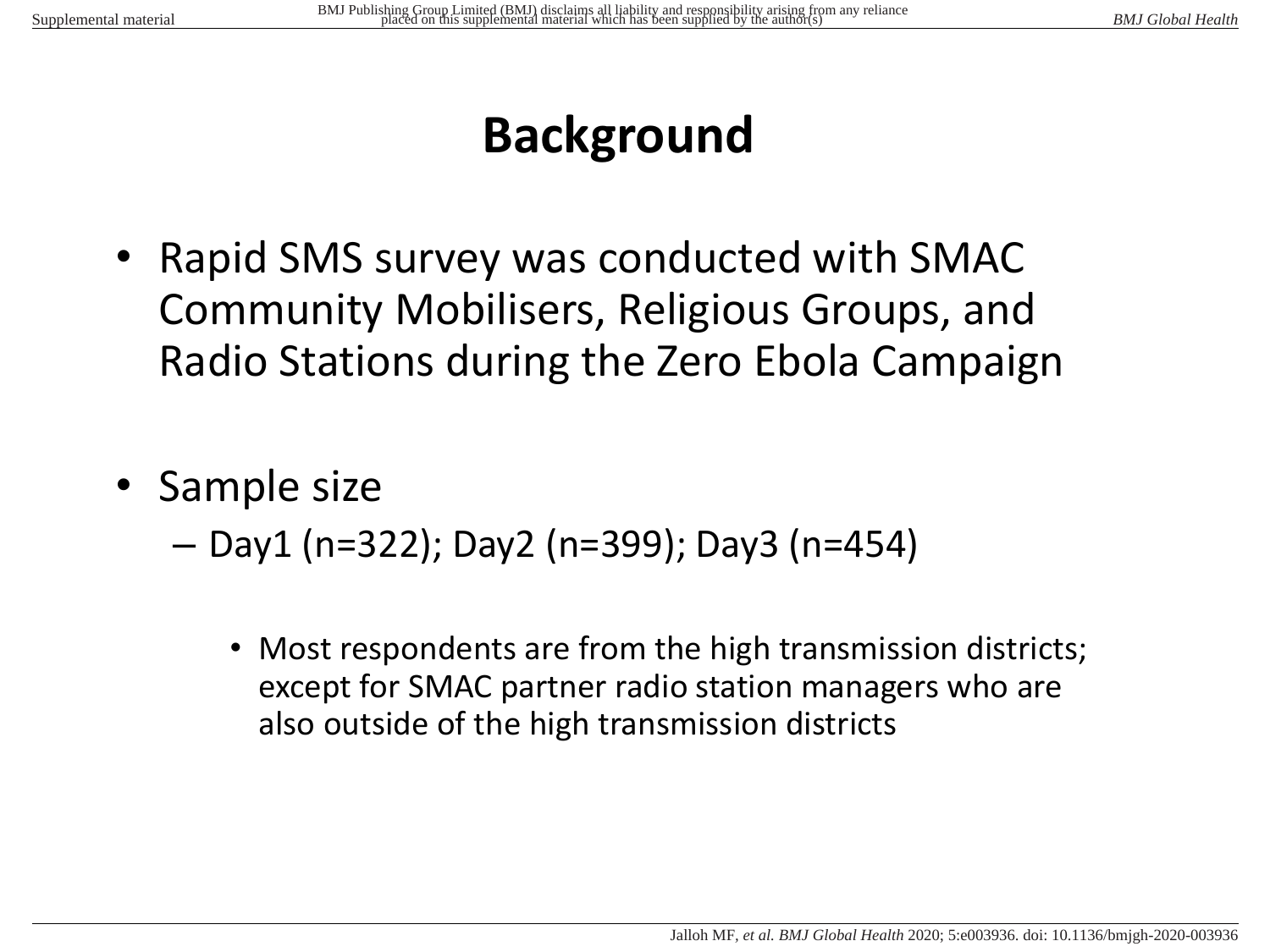#### **Percent distribution of respondents by district**



Note: The SMAC SMS system has not been fully rolled-out in all districts; Western Area is currently over-represented as the SMS system has been fullyrolled out in W.Area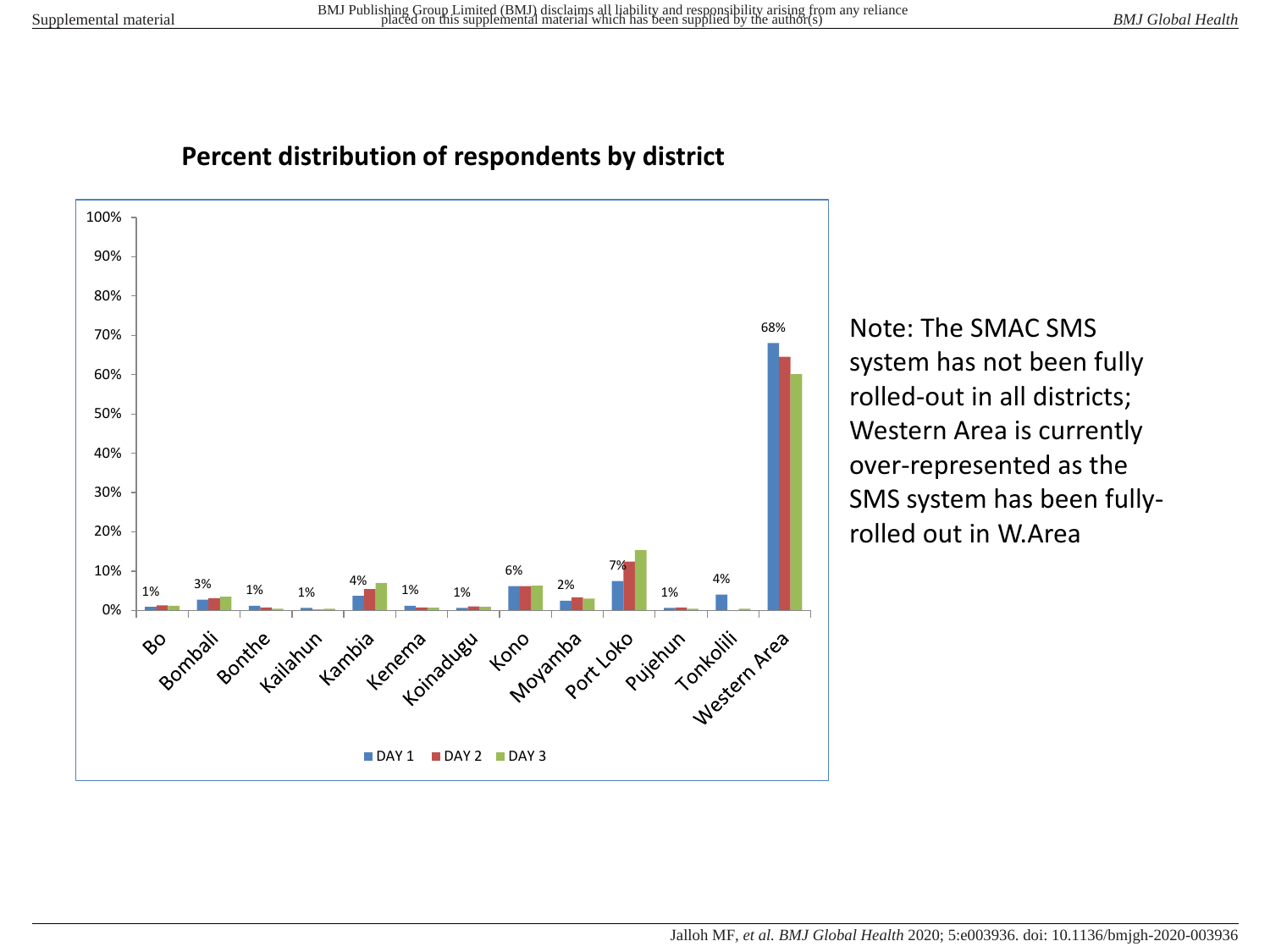#### **Percent distribution of respondents by SMAC partner category**

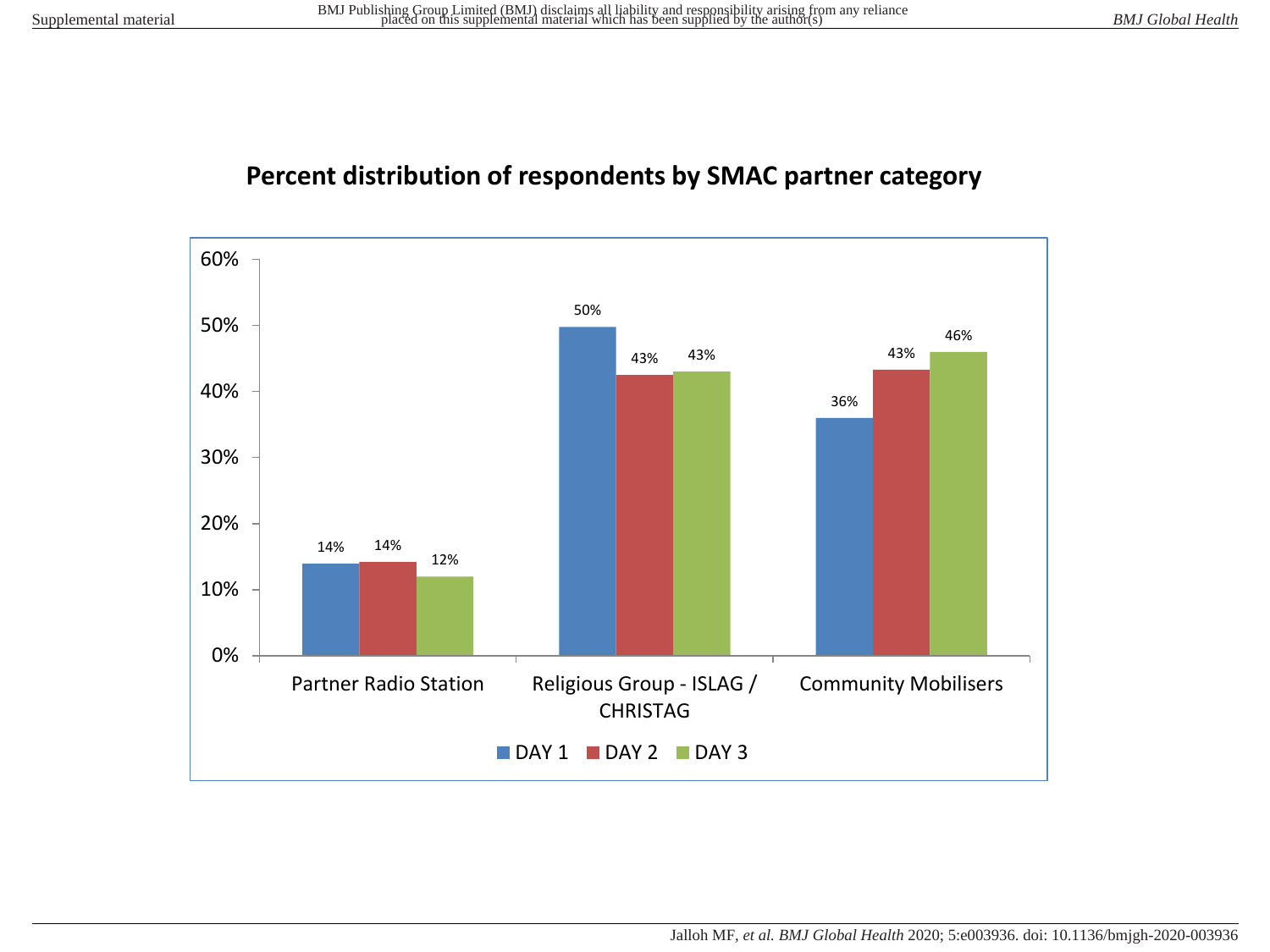

Jalloh MF*, et al. BMJ Global Health* 2020; 5:e003936. doi: 10.1136/bmjgh-2020-003936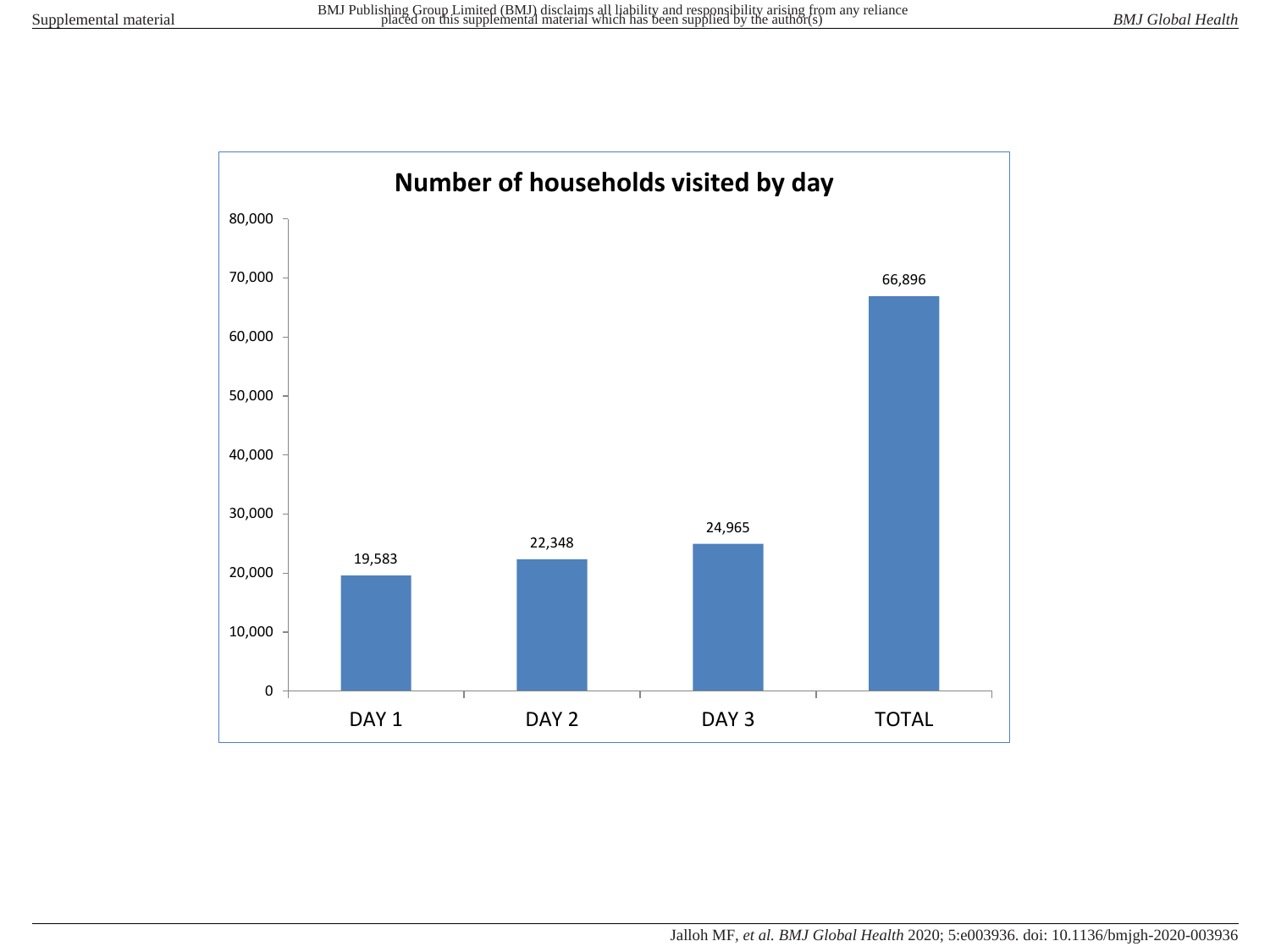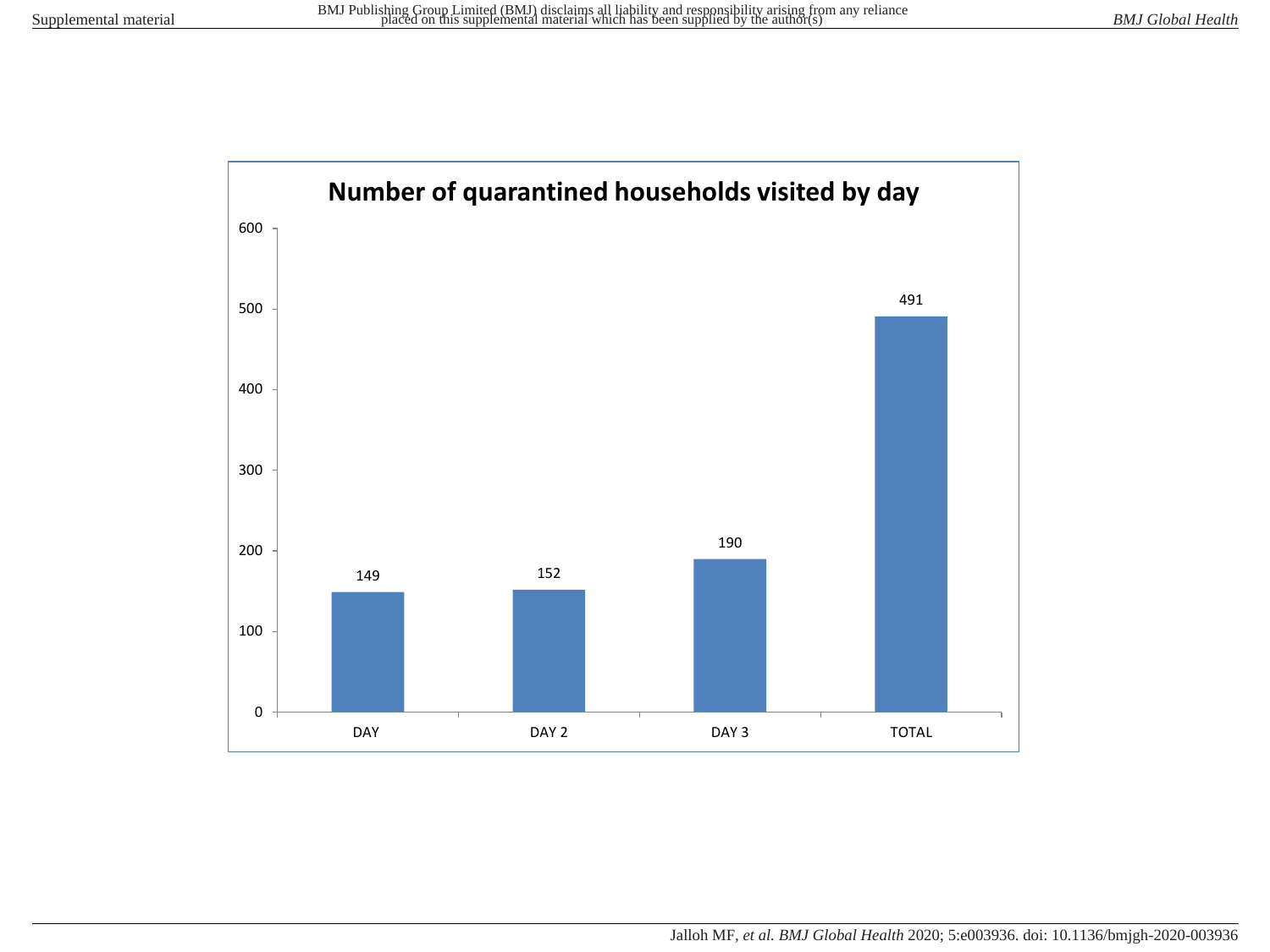

Jalloh MF*, et al. BMJ Global Health* 2020; 5:e003936. doi: 10.1136/bmjgh-2020-003936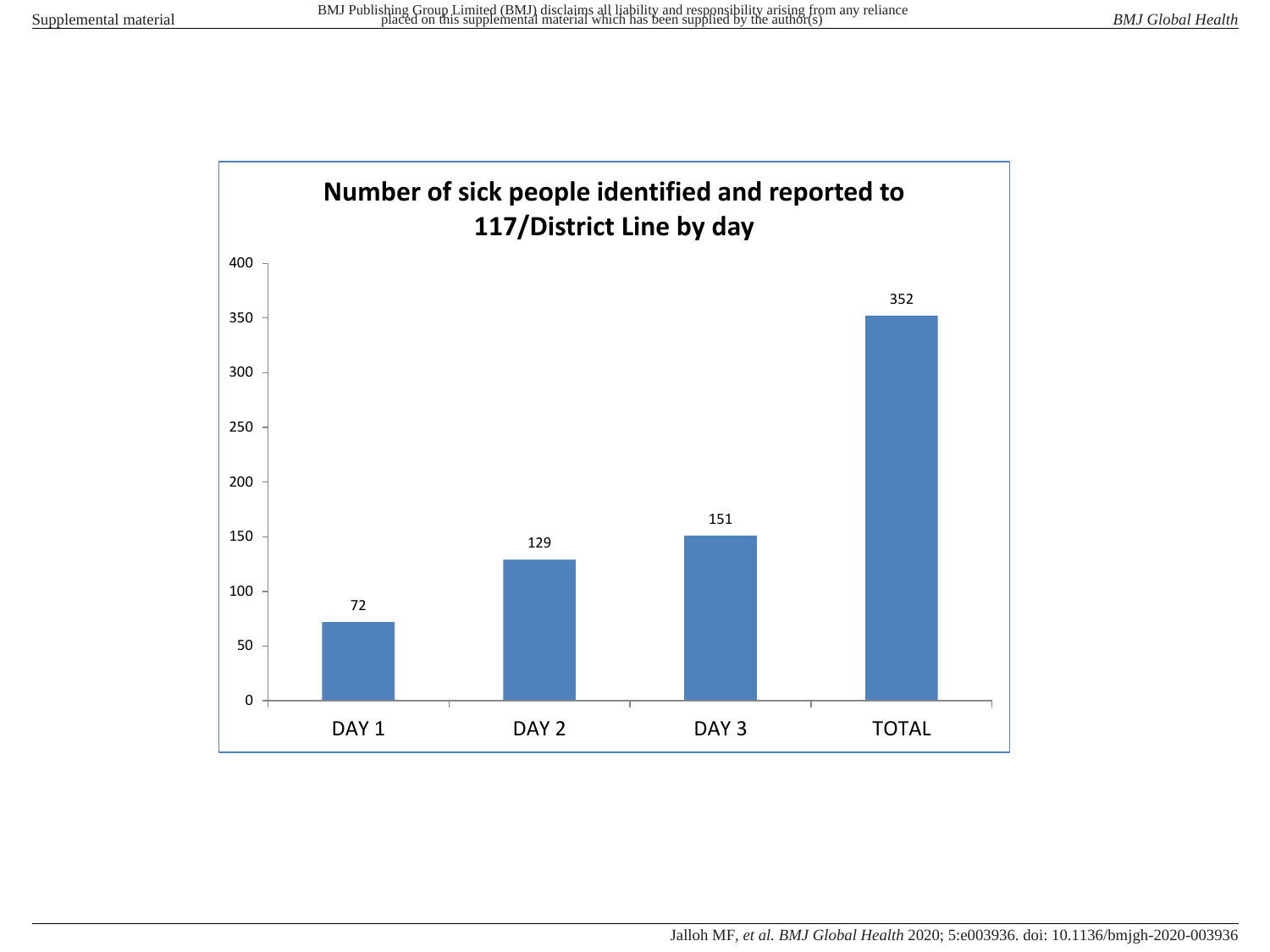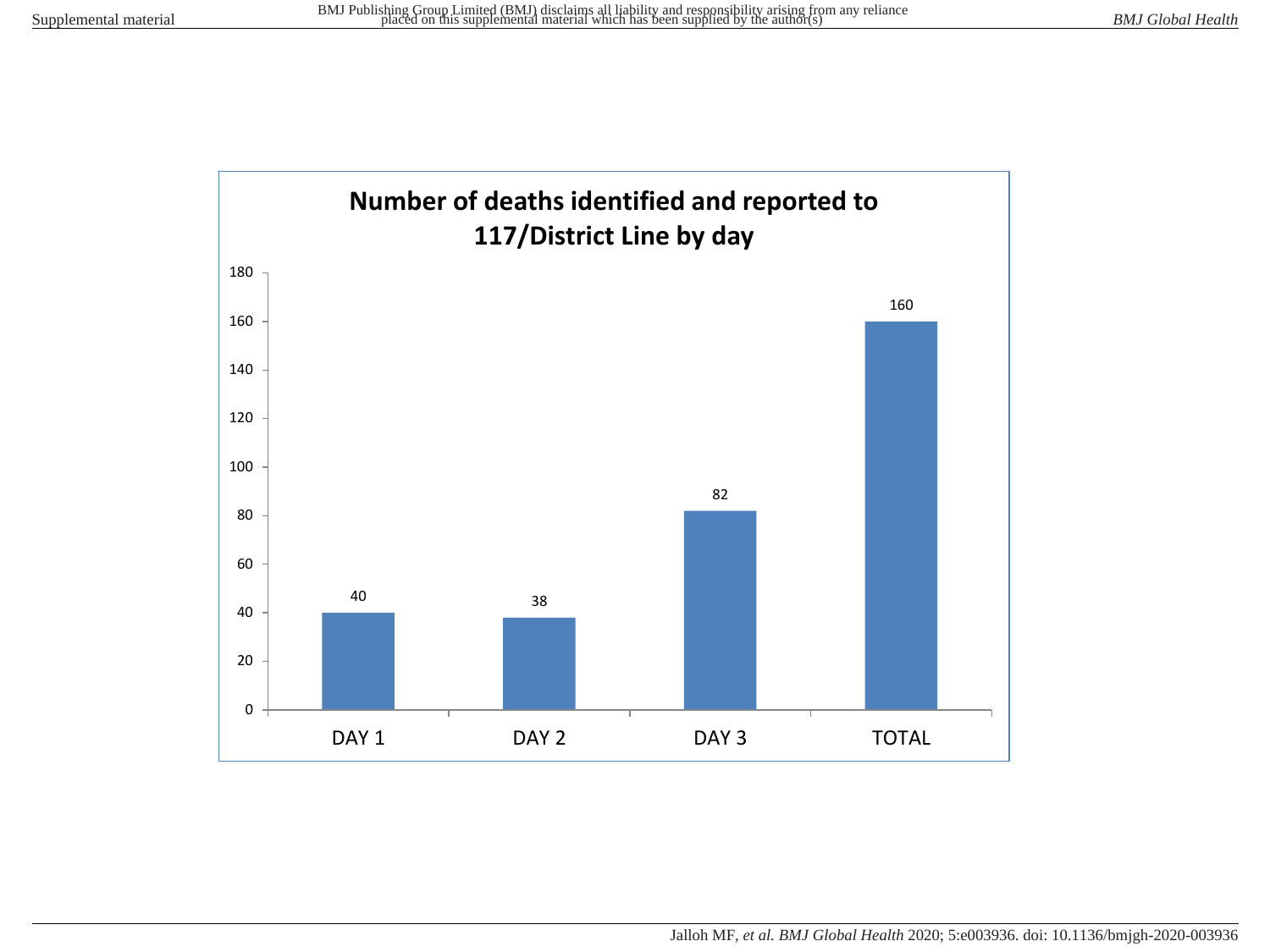## **Friday Muslim "Juma" Prayer**

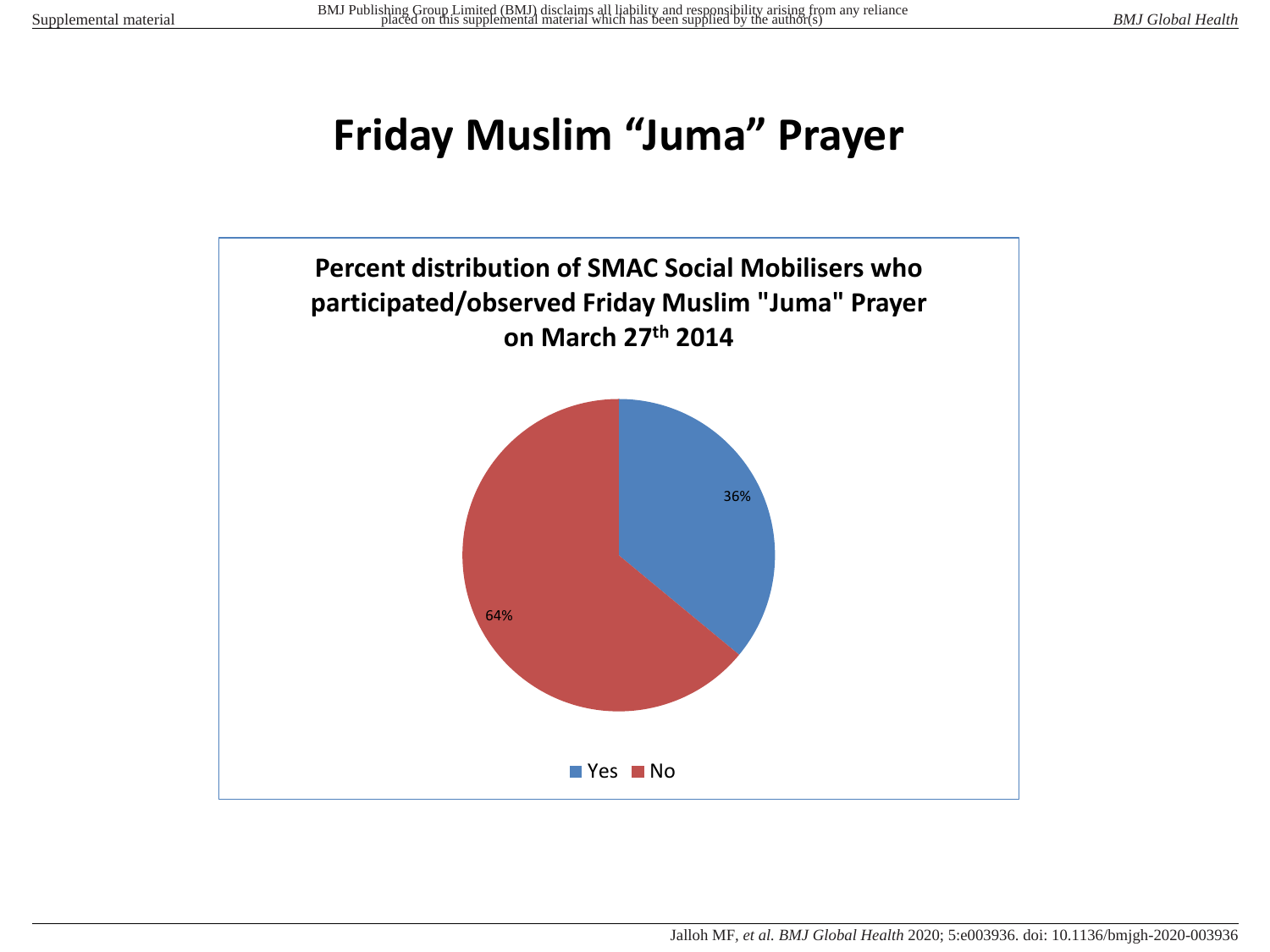## **94% of Imams advised congregants to avoid touching/washing dead bodies (n=84)**

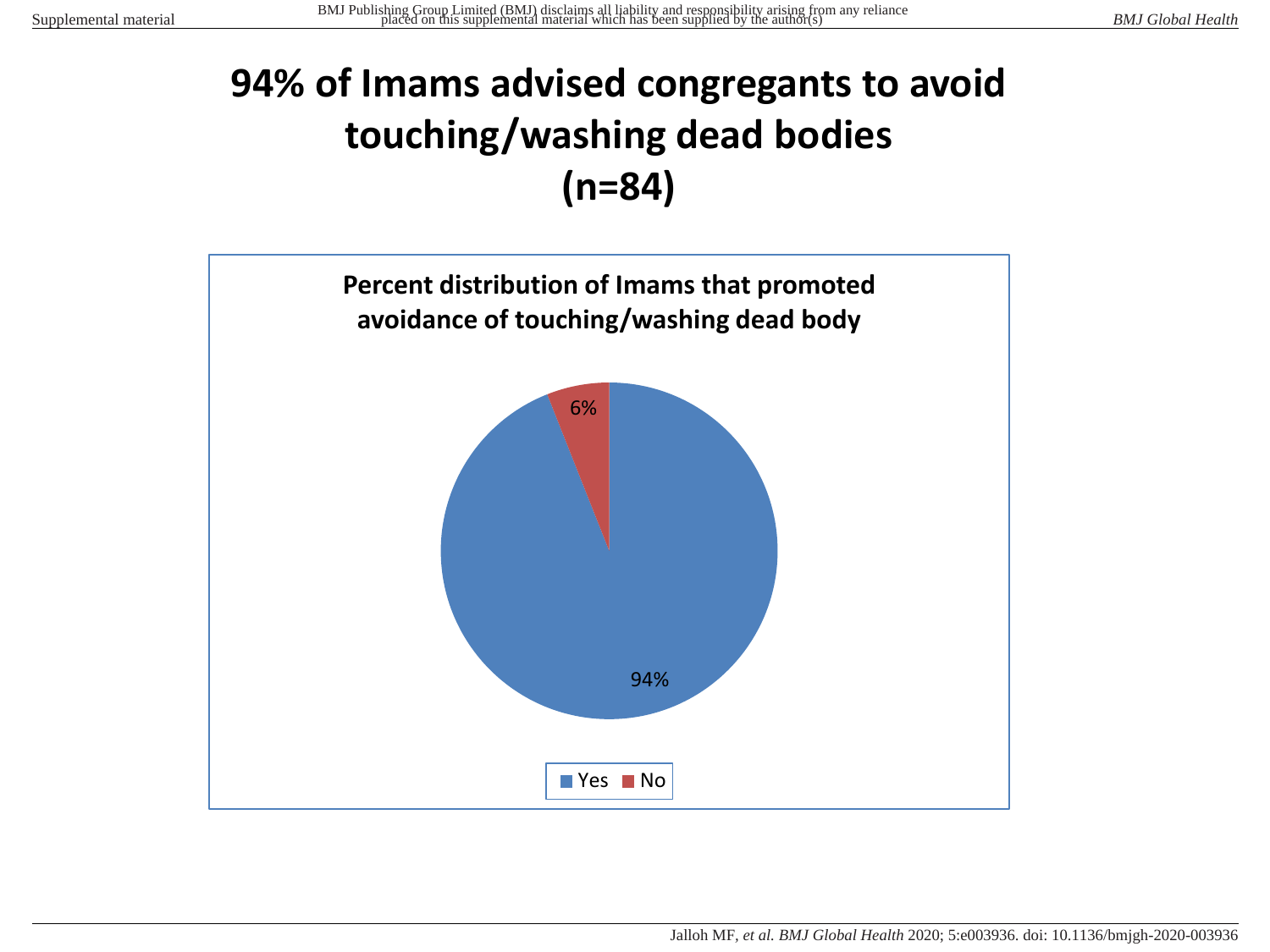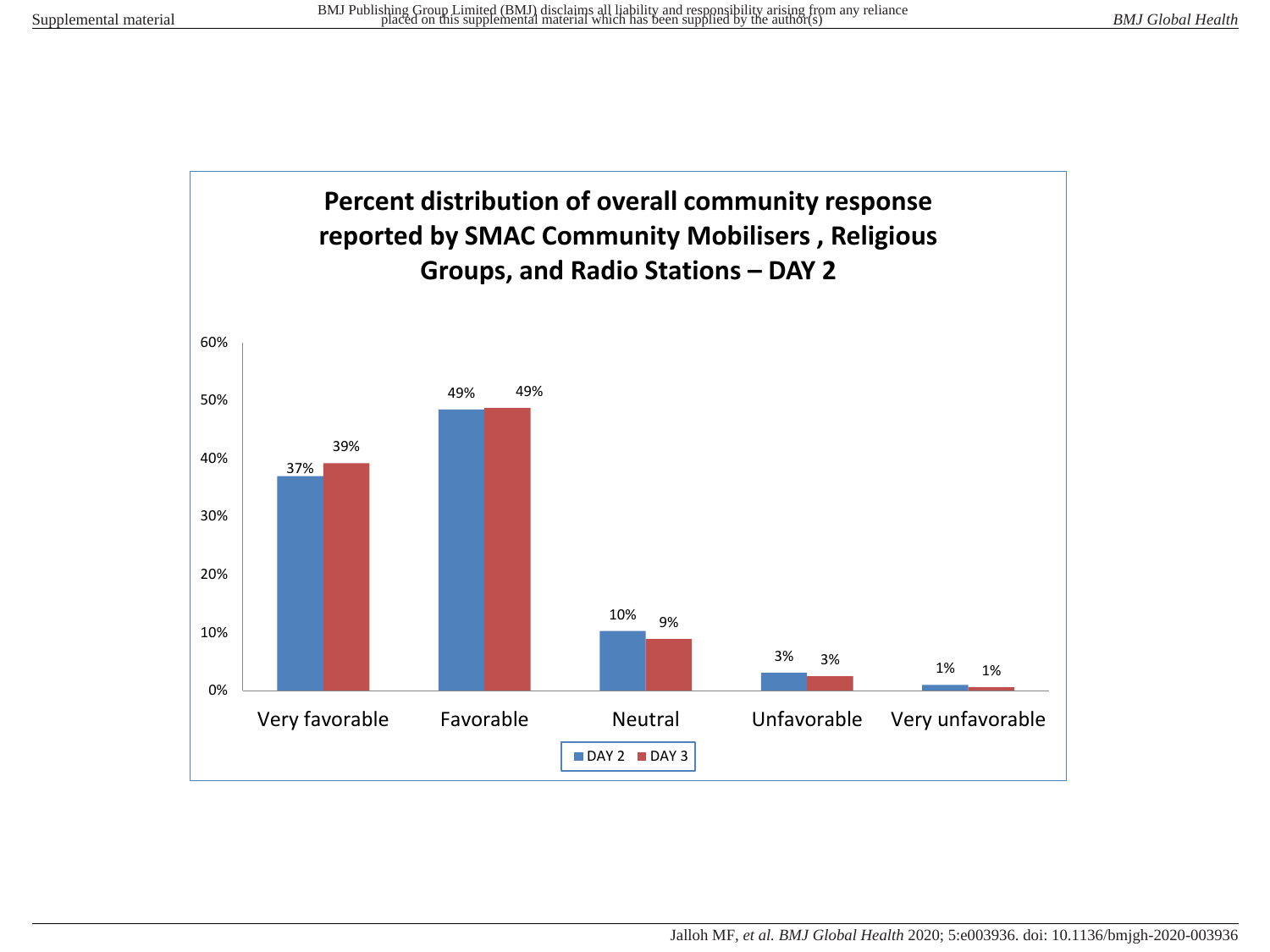## **Qualitative Feedback**

- Communities had mixed responses to the visiting teams
- Many communities were receptive to the mobilisers and the messages; expressed appreciation for the Zero Campaign
- However, in some communities especially in Western Area they were not well received
	- Some were refused access to the households, and accused of enjoying Ebola money
- Soap was not sufficient for all households which created dissention in some areas
- Some quarantined homes with no food and water
- Instances of people going outside in search of good and water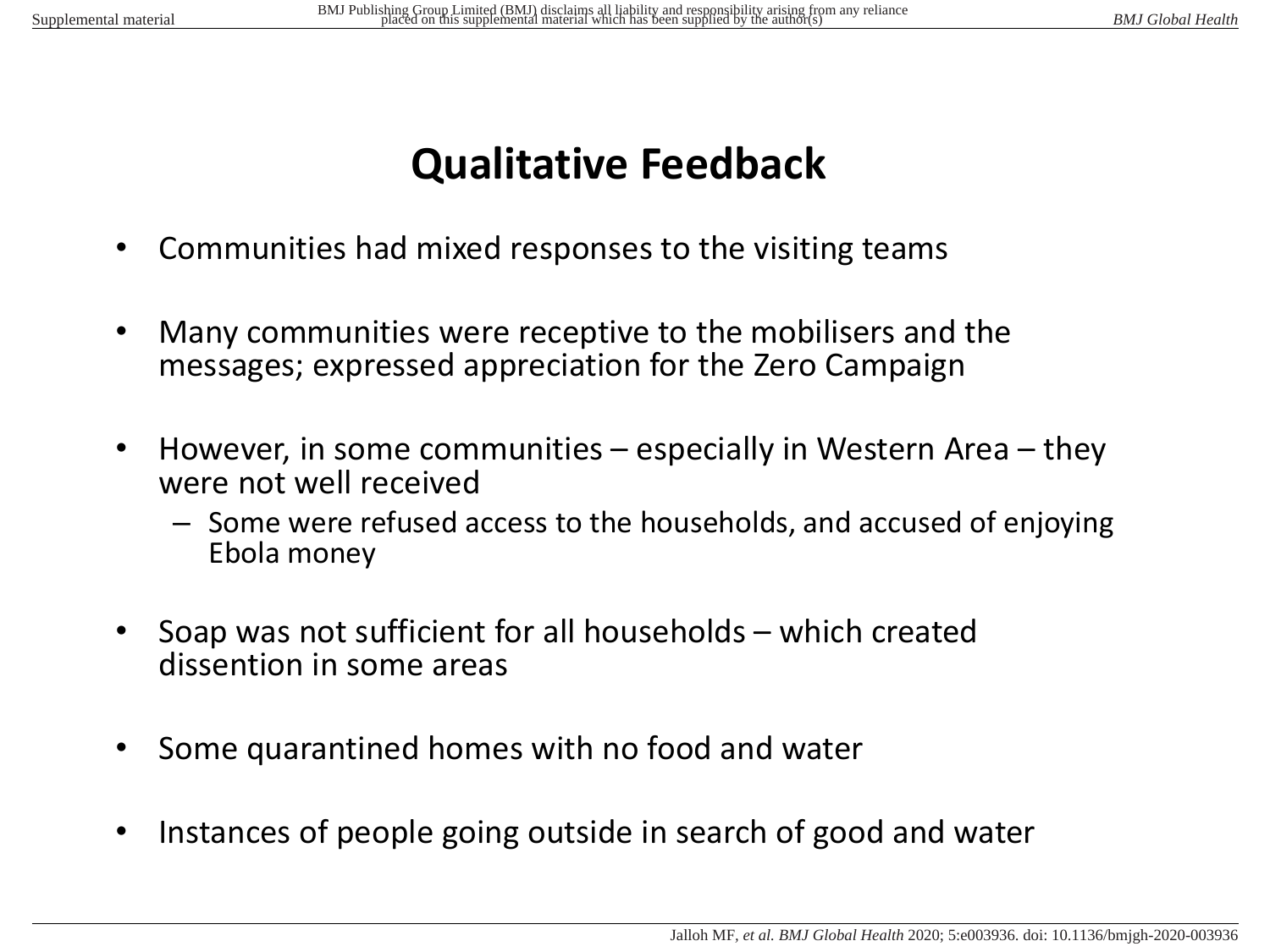## **Next slides**:

• Illustrative quotes from SMAC Community Mobilisers, Religious Groups, and Partner Radio Stations involved in the Zero Ebola Campaign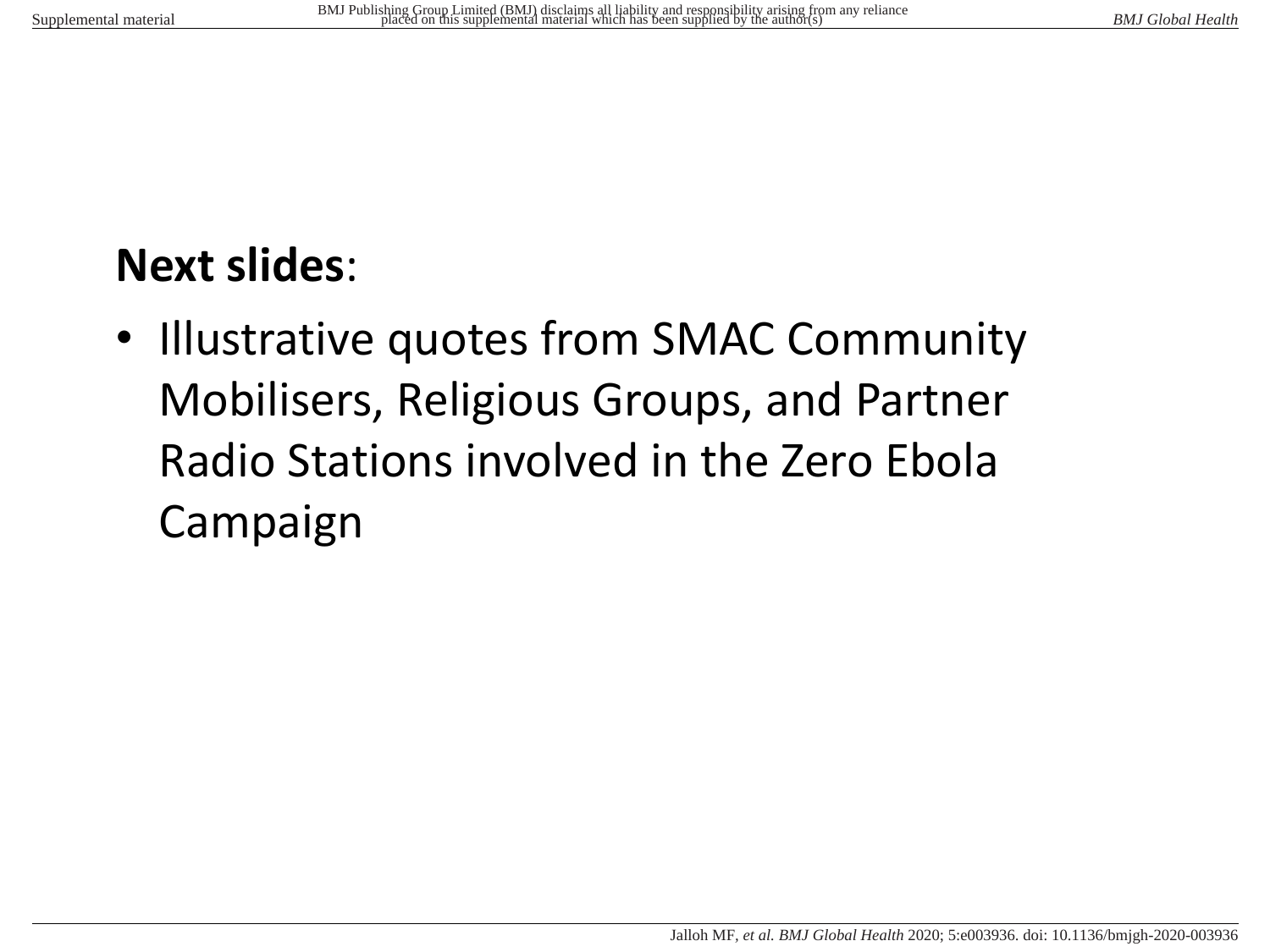# Feedback - Western Area

"We face no challenges .The people in the community accept us and listen to what we told them."

"People were asking for food items, soap, without which they were a bit reluctant to listen the message. This was because [some] partners were given these things out . But we still pass on the message"

"Some people were aggressive because they were disgusted and tired of hearing about Ebola. They said the government has kept them at home without providing food for them."

"Well one of the challenges that I faced with the people in my community is that a truck was distributing a rice at the Portee community so my people ask me a lot of questions … why they are not supplying the Brima Lane Community … so this is one of the challenge that I face with my people

"People said that we gave them soap to wash there hands, what about the food to eat ! They raise comments about that!"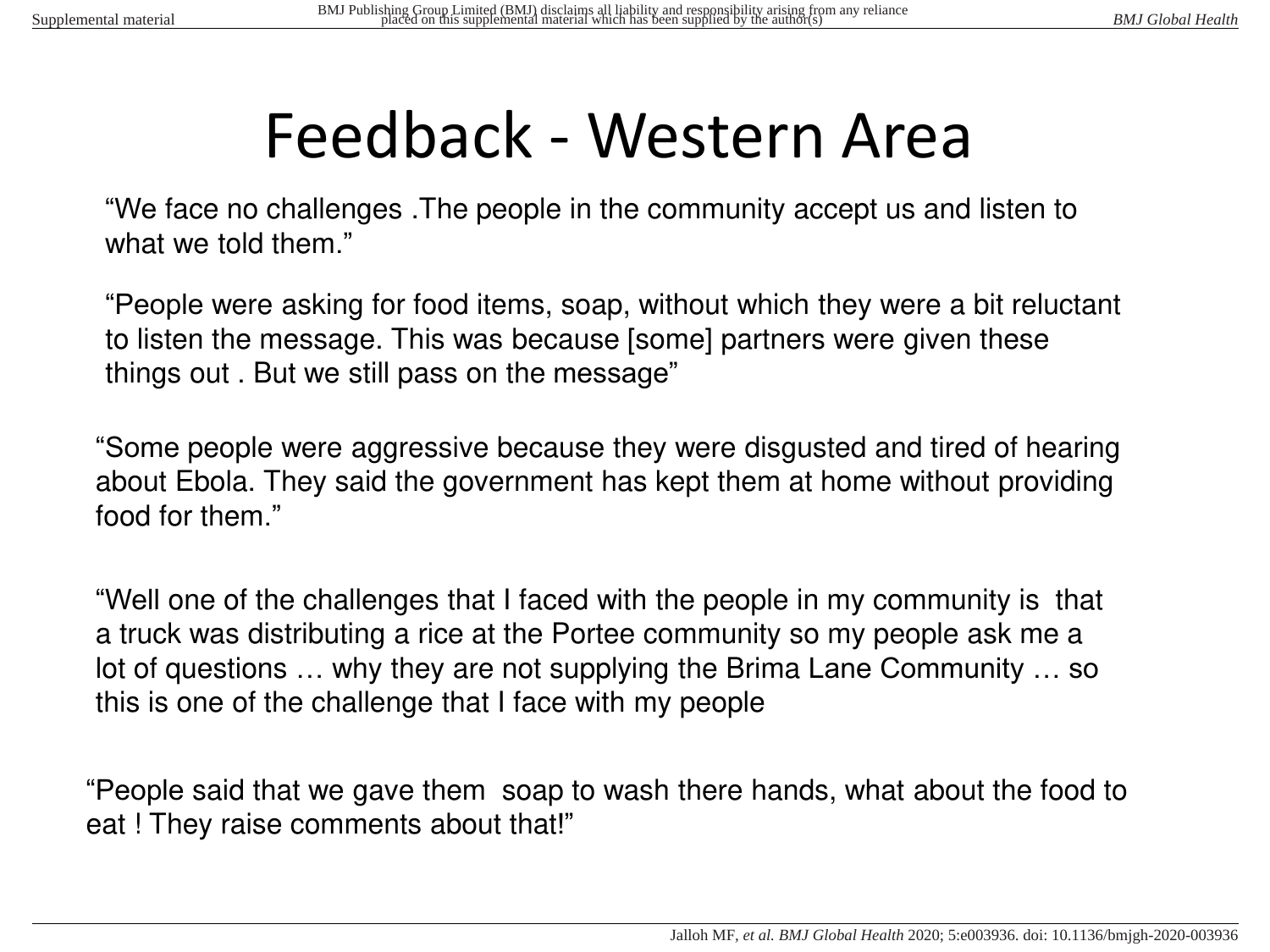# Feedback - Western Area

"Some houses we visited the people are demanding for more soap and they are saying a soap for a household of 15 is too small."

"The challenges i faced is that am not familiar with the area. Others are shouting. Mocking of the job that..we are the one that is eating Ebola money so we don't want Ebola to end"

"Some people are deleting the writing on the wall in order to get more soap"

"So many questions about the increase and fall of Ebola and which ways they register and gather the cases for a day. Lastly, there was no food us for 10 hours on work"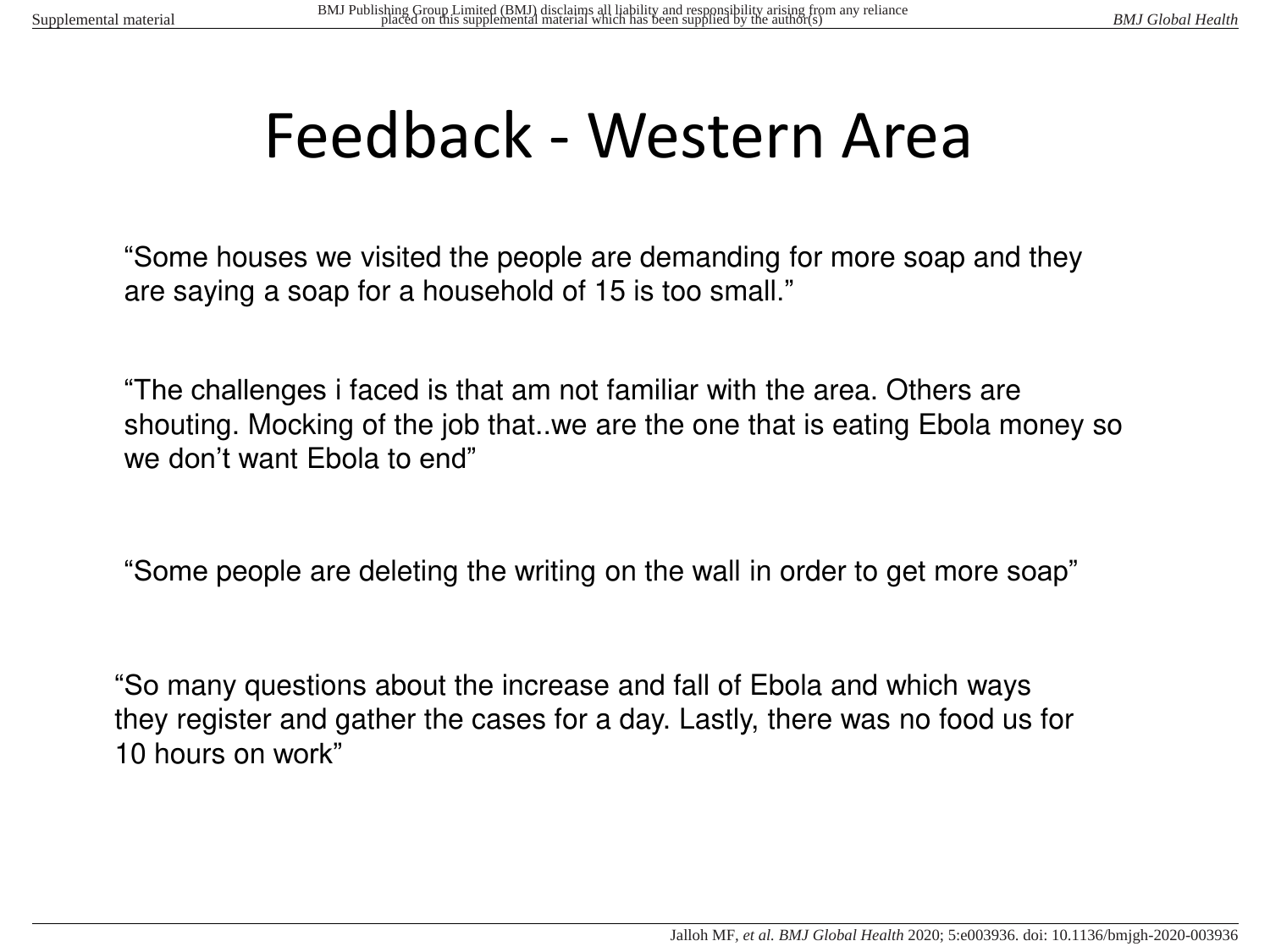# Feedback – Port Loko

"The people did not welcome us with good face at first, but after we talk to them and give reasons and they start to welcome us with good facial expression."

"Pls note that, survivors at Petifu Portloko district Buya Romende Chiefdom complain of severe eyes problem. They therefore tendered this complain for eye medication assistance if possible."

"They attack us about the registration WFP did to their house holds without food supply"

"They welcome and talk to me very well"

"The people are raise a challenge towards the re opening of schools"

"The soap are not enough for the community people"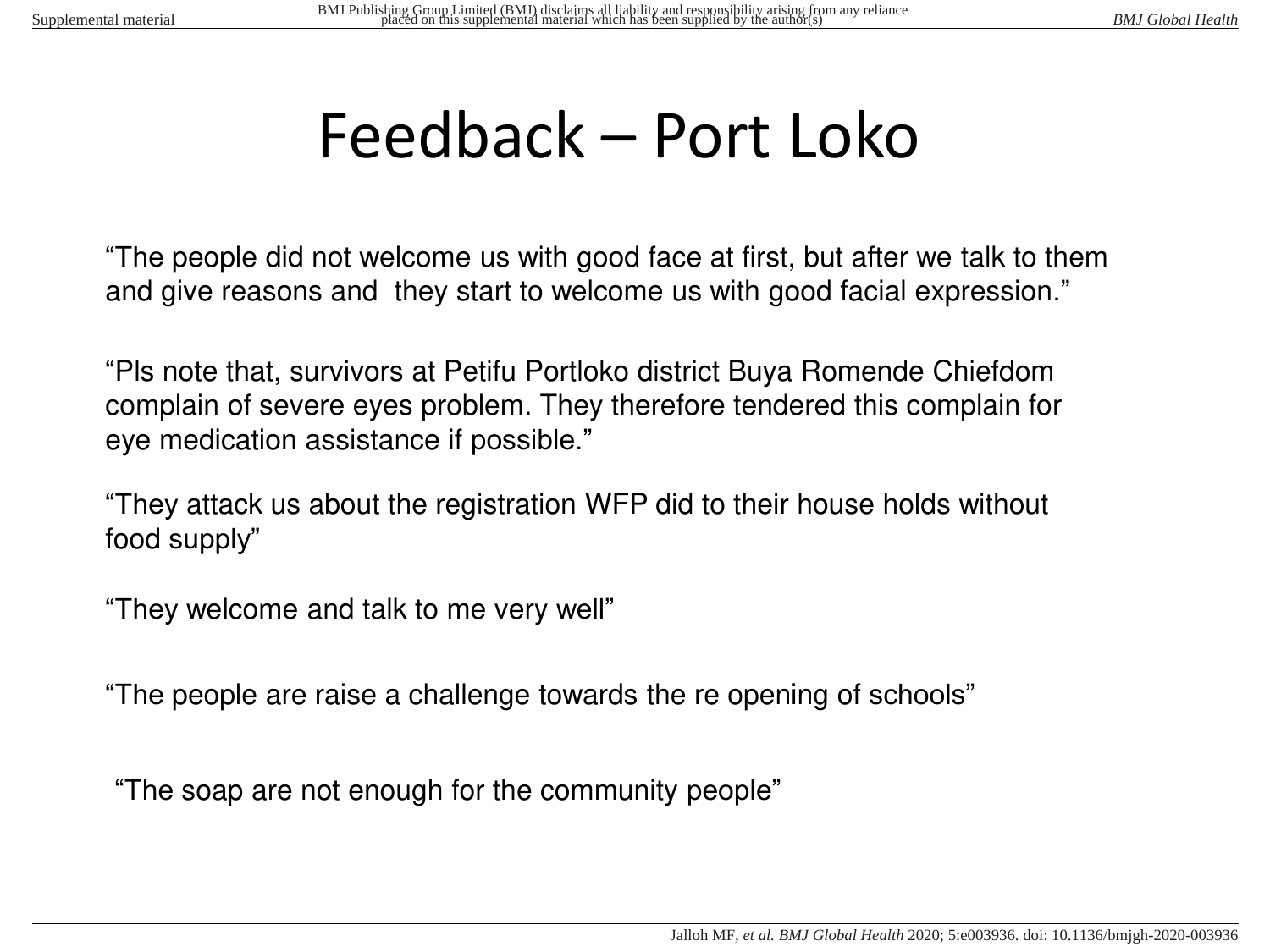# Feedback - Kambia

"The people asked me to give them the soap…one each; then some abuse me [verbally].

"No challenges faced for today in my community."

"People leave their houses for their farm huts."

"We faced challenge's with the community but its has been solved by DHMT"

"Survivors complain of severe eye problems"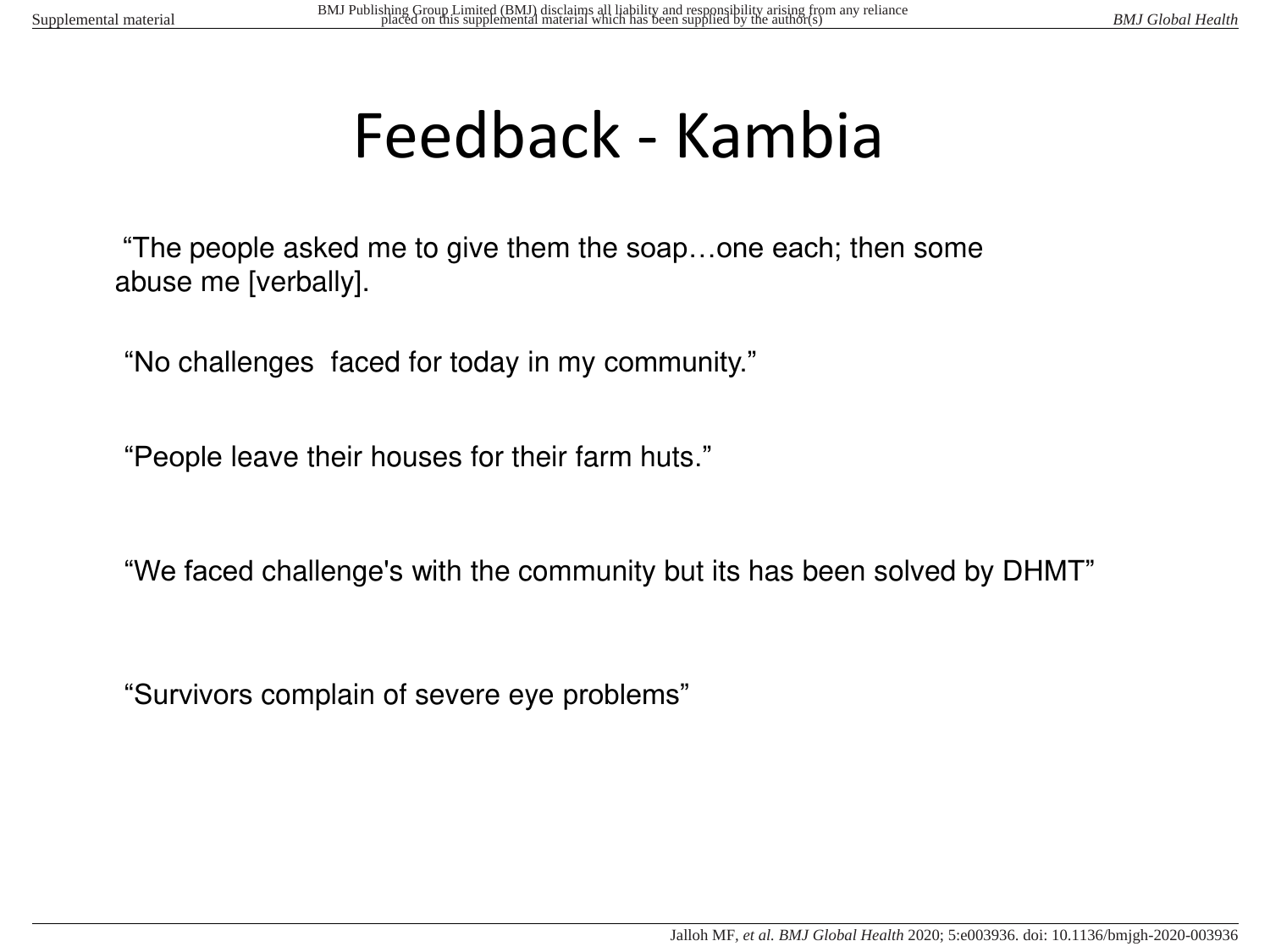# Feedback - Bombali

"People adding households to get more soap."

"People were not ready to accept us today"

I targeted local stakeholders such as chiefs, women's leaders, youths in task force because they're in charge to ensure the process is successful. The responses I received state no case of Ebola, they are doing exactly what's told about preventing Ebola, ambulances, mobilisers, red cross journalists members of DERC are all up and about surveillancing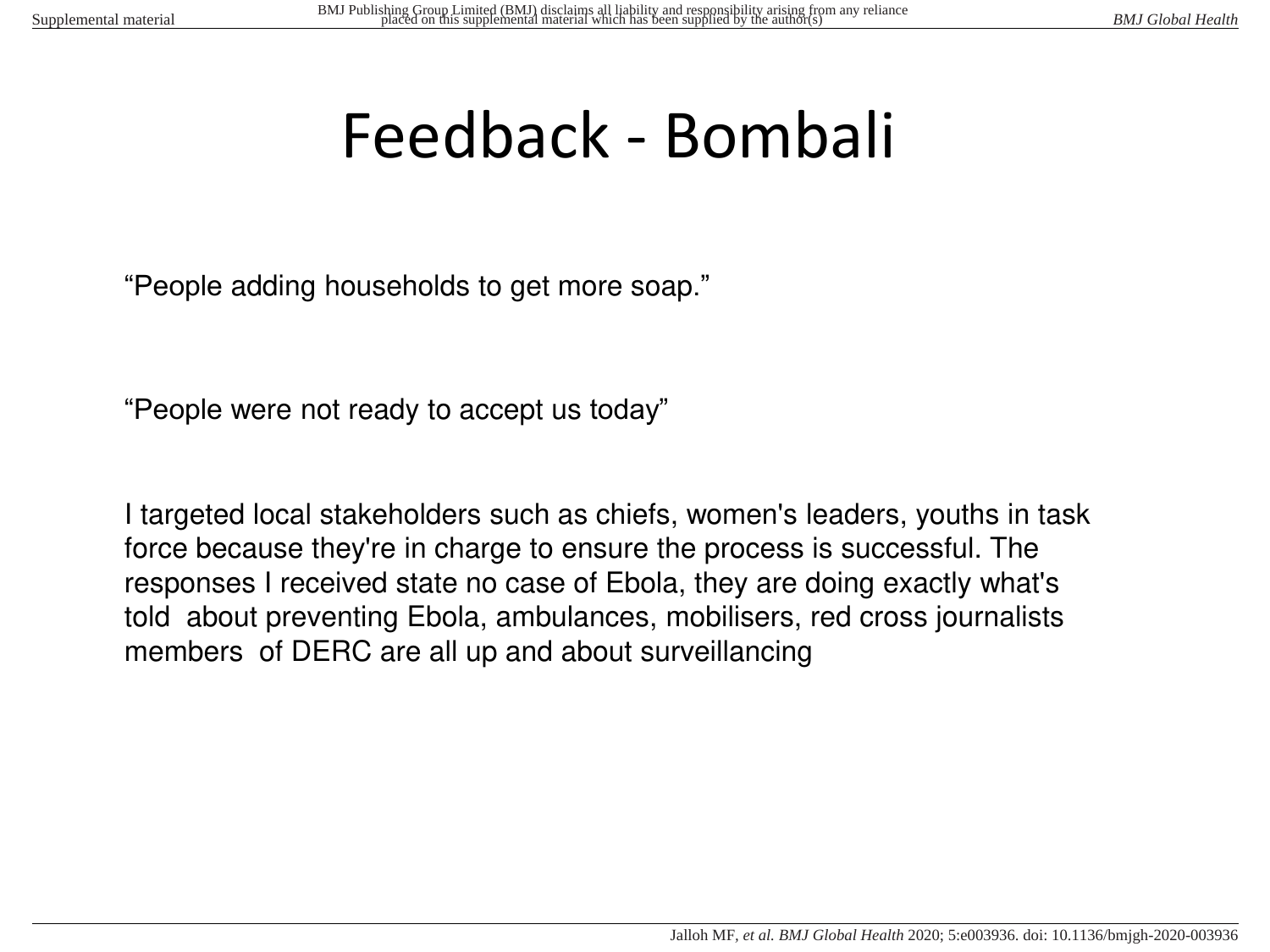# Feedback - Moyamba

"People were not happy to collect the soaps"

"People were saying that the soap is been poison so they will not use the soap. But they accepted it later."

"Household members want the team to give them more than one bar soap"

"The people were asking us for food"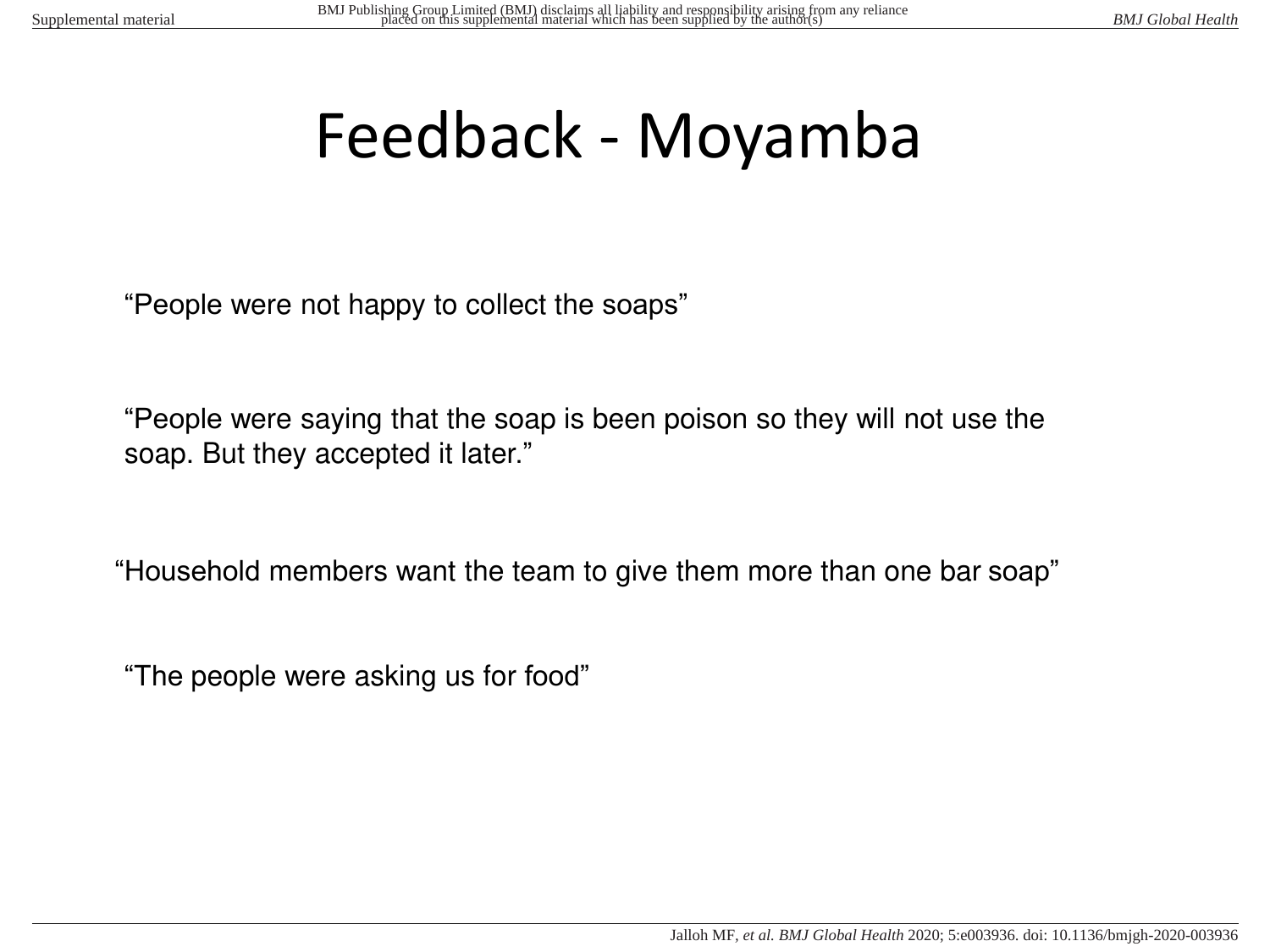# Feedback - Kono

"No enough soap to be distributed to dwelling/houses, complain of not giving something to eat and not enough veronical buckets for washing hands."

"One big challenge was that food expectations, they said we are giving soap instead of rice."

"I was faced with difficult questions but able to answer."

"Some people were expecting supply of rice and soap."

"Everything was okay because I worked in the place where I was born."